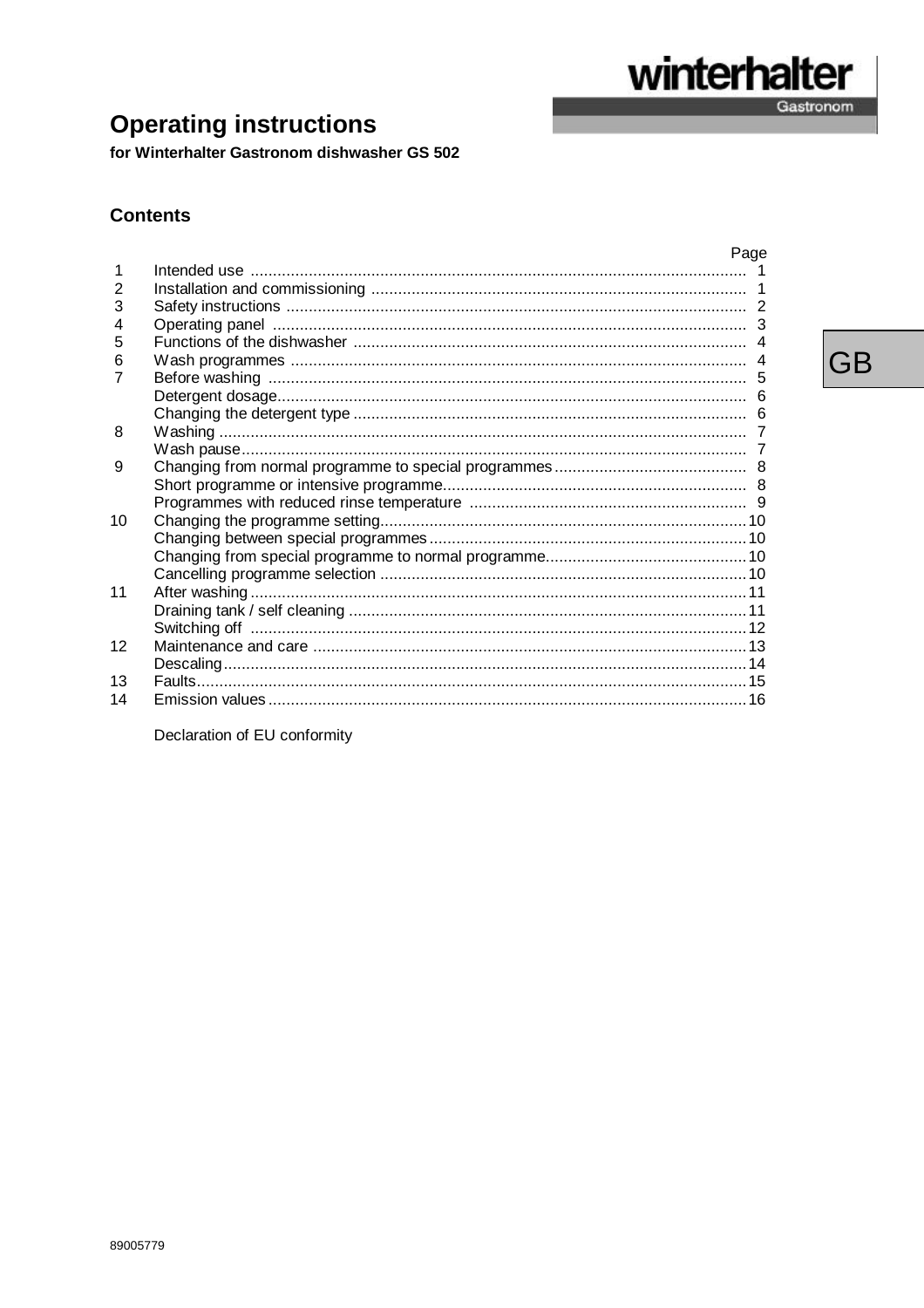# **Operating instructions**

#### **For Winterhalter Gastronom Dishwasher GS 502**

These operating instructions must always be kept within easy reach of the dishwasher.



Failure to observe this sign can lead to danger to life.



Failure to observe this sign can lead to damage to the dishwasher.





This sign indicates that the use of high pressure cleaners or steam jet cleaners is prohibited.

This sign indicates recommendations and special features.

## **1 Intended use**

The **Winterhalter Gastronom dishwasher GS 502** may only be used for washing items from the catering industry and related trades. Any change in design or use of the dishwasher carried out without the written permission of Winterhalter Gastronom GmbH, leads to the guarantee and product liability becoming null and void. If damage is caused to the dishwasher due to failure to observe the instructions given in this manual, no claims under guarantee can be made to Winterhalter Gastronom GmbH or any associated companies.

# **2 Installation and commissioning**

Installation of the dishwasher and connection to the customer's water inlet, waste water drainage and electricity connections are to be carried out in accordance with national and local criteria by qualified engineers in accordance with the "Installation instructions for Winterhalter Gastronom dishwasher GS 502".

Main fuses and main switch to be provided by customer.

After proper connection to the customer's water and electricity connections, contact the Winterhalter works representative for your area.

Commissioning (so-called washing in) and instruction in operating the dishwasher is to be carried out by the Winterhalter customer service. For this purpose, use the "Commissioning regulation for Winterhalter Gastronom dishwasher GS 502".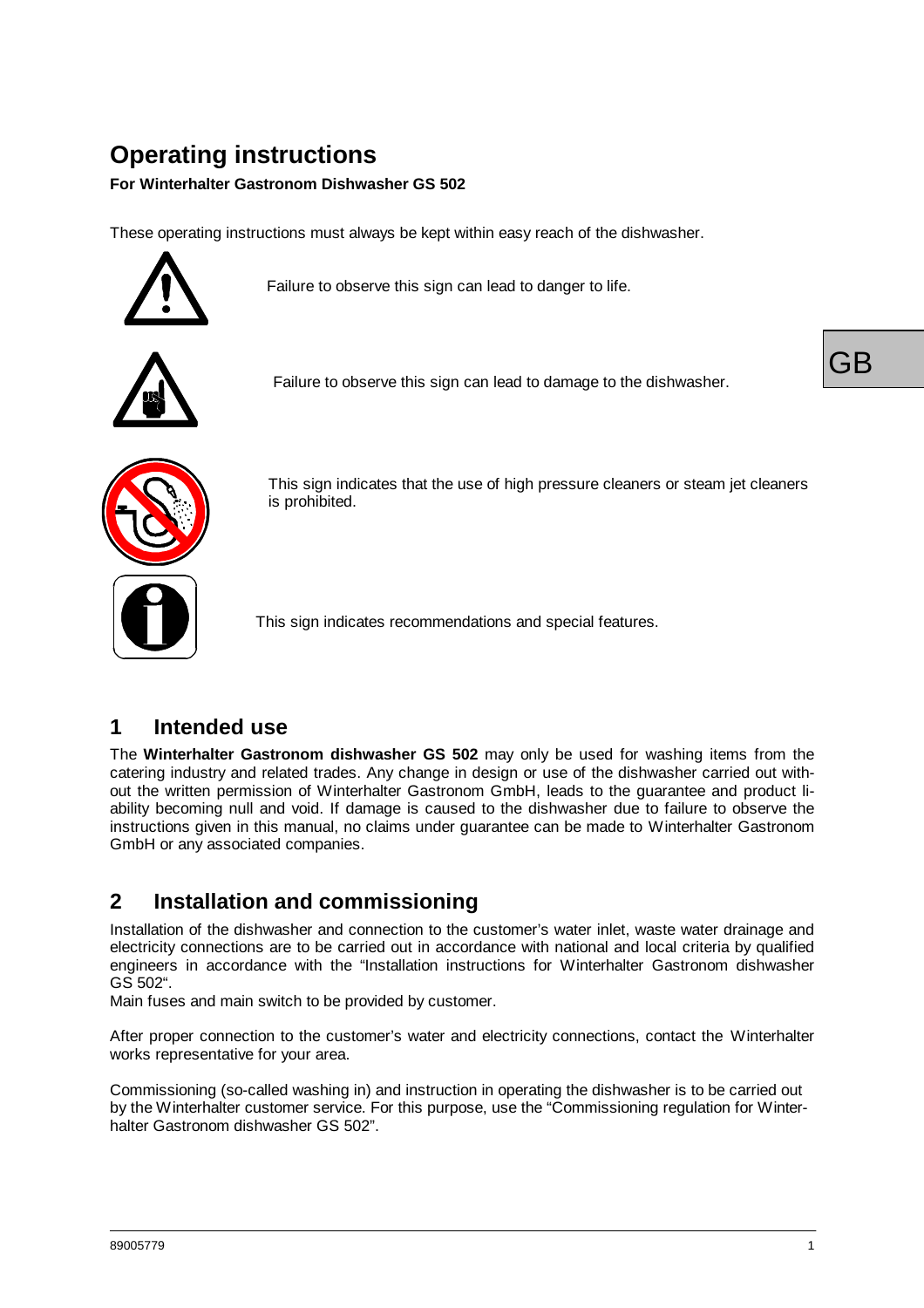# **3 Safety instructions**



- The dishwasher may only be used once the operating instructions have been read and understood. The operator has receive instruction in the operation and functions of the machine from a Winterhalter customer service representative.
- Only operate the dishwasher in the manner described in this manual.
- In the event of danger or faults, switch the dishwasher off immediately. Switch off customer's main switch. Only then is the dishwasher safe.
- Do not open any machine casings or machine parts if tools are necessary to do so.
- Work on the electrical equipment is only to be carried out by specialist personnel. First disconnect the dishwasher from the mains.
- 
- The water in the dishwasher is not drinking water.
- In the event of faults which are not due to the customer's water or electricity supply, contact the Winterhalter customer services department.
- In the event of a fault of which the cause is unknown, do not switch the dishwasher on again until the cause has been established. If necessary, contact the Winterhalter customer services department
- Only use detergent and rinse additive which are suitable for industrial dishwashers. We recommend the products developed by Winterhalter Gastronom. These are specially developed to suit Winterhalter Gastronom dishwashers. All quantities given refer to Winterhalter Gastronom products. Observe danger instructions printed on packaging.
- During daily cleaning, make sure that no rusting foreign bodies remain inside the dishwasher. This can cause the interior to rust. The rust particles may come from non-stainless items washed, cleaning aids, damaged wire trays or baskets or from supply lines which have not been rust proofed.
- Leave the hood open until the next time you put the machine into operation, so that the inside of the machine can dry out. This is important for long-lasting protection against corrosion, even with high grade stainless steel.
- Protect the dishwasher against frost. Systems carrying water can be damaged if they freeze.
- Do not use normal washing-up liquid. This leads to large amounts of foam building up in the dishwasher.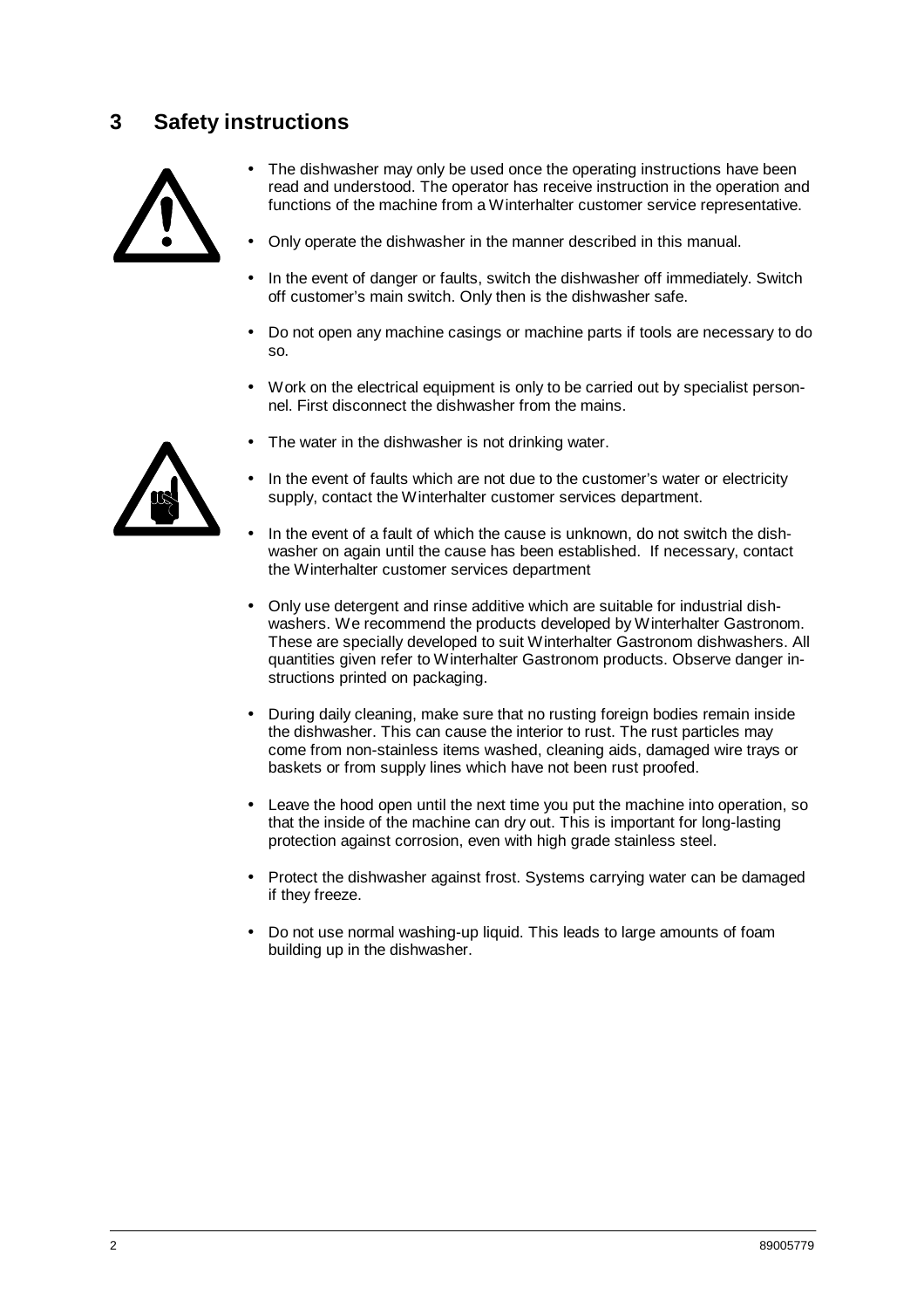

• **The dishwasher is hoseproof. However, do not spray the outside with a high pressure or steam jet cleaner.**



- Check the required FI-residual current operated device for faults regularly according to the regulations by pressing the test button.
- In addition to daily cleaning, we recommend that you have the dishwasher serviced at least twice a year by a Winterhalter customer service engineer.

# **4 Operating panel**

The operating panel is situated in the upper part of the hood.



- 
- 
- 3 Control lamp for fault 10 Short programme
- 4 Control lamp for lack of detergent or rinse additive (optional) 11 Reduced rinse temperature (optional)
- 5 Control lamp for connected water treatment (optional) 12 Intensive programme
- 6 Programme button normal programme 13 Button area for special programmes
- 7 Temperature display Boiler
- 1 On/Off switch 8 Temperature display Tank
- 2 Tank drainage / Self cleaning 9 Activate special programmes (10-12)
	-
	- -
	-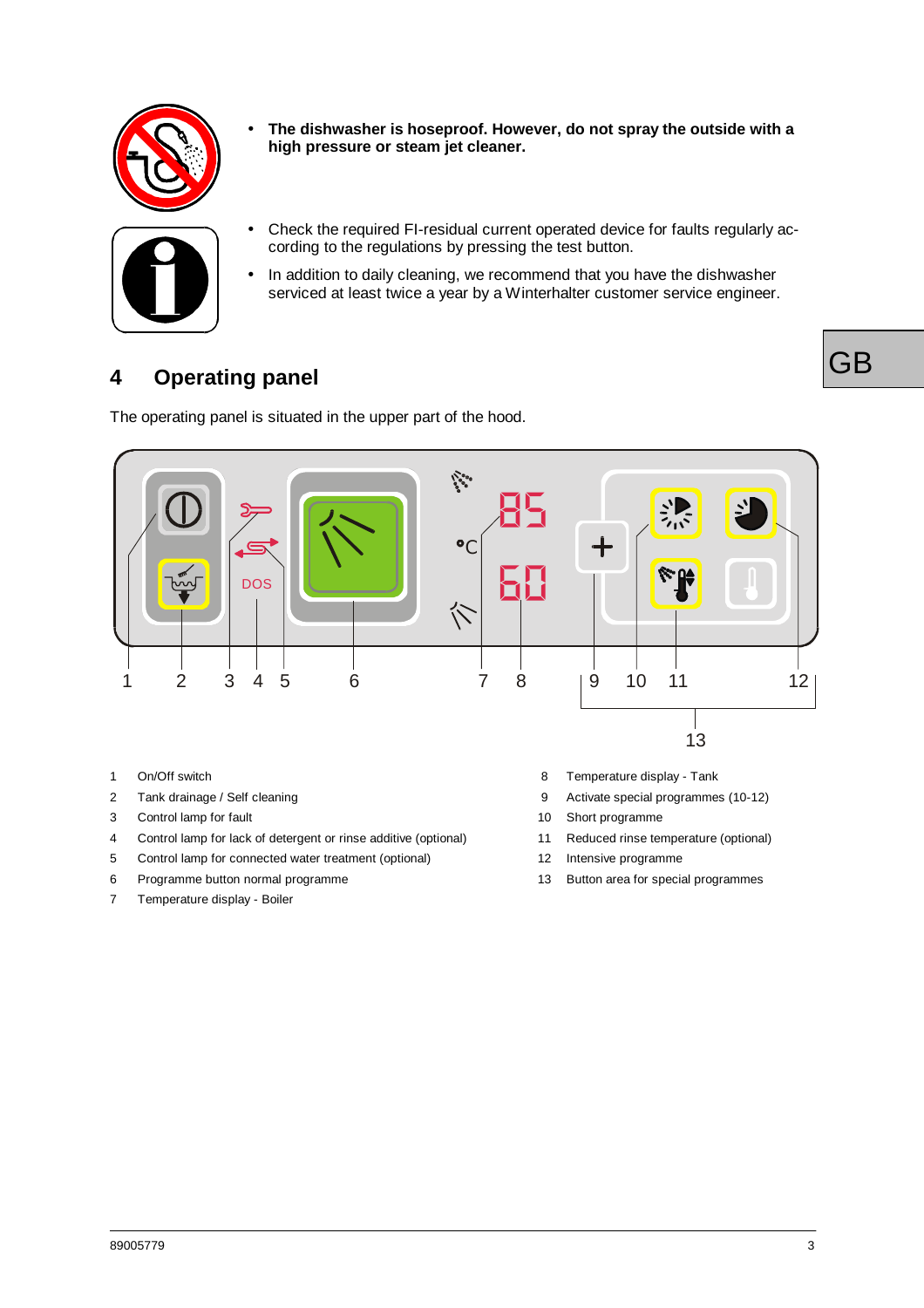# **5 Functions of the dishwasher**

After the machine is switched on, the dishwasher heats up the water in the boiler. During this heating up phase, the tank is filled in stages with water which is heated simultaneously. The programme button (6) is lit red during the heating up phase. As soon as the pre-set target temperatures for the boiler and tank have been reached, the dishwasher is ready for operation. The programme button (6) is now lit green.

The dishwasher is fitted with an automatic hood start. When closing the hood, slight pressure has to be applied to overcome the hood catch position. The pre-set programme starts as soon as the lid has been closed. When the hood is opened, the pre-set wash programme remains stored. Thus operation can continue immediately with the pre-set wash programme.

The container for rinse additive is stored separately from the dishwasher. Dosage for the rinse additive is controlled automatically by the dishwasher.

Detergent must be added by hand (in the form of powder) or by means of a dosing pump in the case of liquid detergent.

## **6 Wash programmes**

The dishwasher can be operated with various wash programmes. The individual programmes are selected by means of the control panel.

| <b>Programme</b>                                          | <b>Description</b>                                                                                                                                                  |
|-----------------------------------------------------------|---------------------------------------------------------------------------------------------------------------------------------------------------------------------|
| Normal programme (6)                                      | Normally soiled items<br>.medium drying time<br>Programme duration: approx. 120 sec.                                                                                |
| Short programme (10)                                      | Lightly soiled items.                                                                                                                                               |
|                                                           | Short/no drying time<br>Programme duration: approx. 60 sec.                                                                                                         |
| Intensive programme (12)                                  | Heavily soiled items.<br>Long drying time<br>Programme duration: approx. 240 sec.                                                                                   |
| 3 programmes with reduced<br>rinse temperature (optional) | For washing glasses<br>Programme duration: according to selected wash pro-<br>gramme<br>approx. 60/120/240 sec                                                      |
| Tank drainage / self-cleaning (2)                         | Cleaning of the machine<br>The waste water is automatically pumped off.<br>When the cleaning programme is finished, the dish-<br>washer switches off automatically. |

The programme cycle times given are standard settings and may be changed by a Winterhalter Service engineer.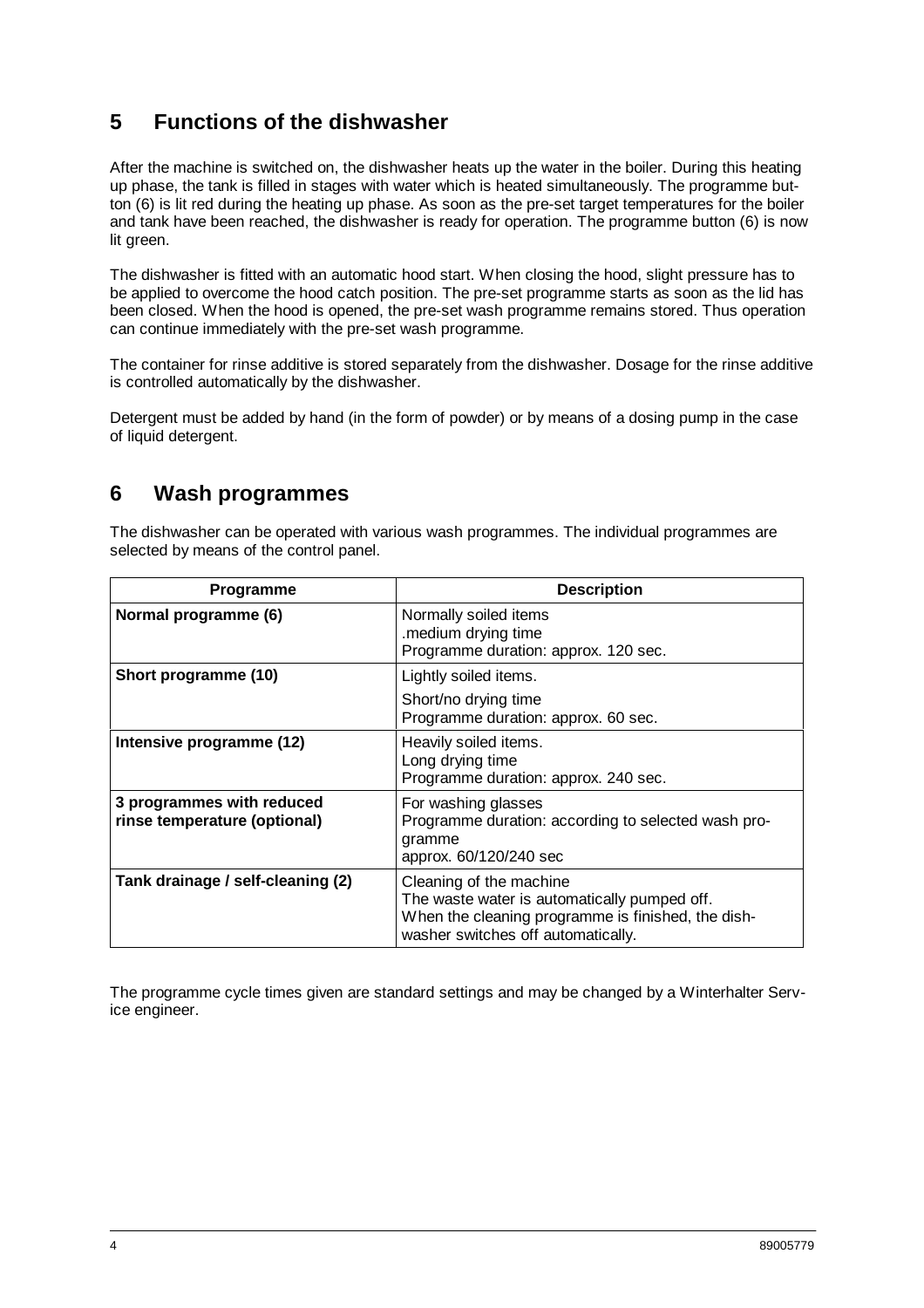# **7 Before washing**



*Turn* water stop valve to open position.



*Switch on* customer's main switch*.*



*Check* level in rinse additive container and detergent container (only with automatic detergent dosage). Replace or fill up empty containers.



Observe safety instructions on packaging.



*Check* whether drainage filter, pump suction filter, basket filter and flat filter are installed.



Do not load dishes at this stage. *Ensure Hood is Closed*.



*Press* On/Off switch (1)*,* heating up phase begins.





Programme button  $\left[\infty\right]$  is lit red: Boiler and tank are both filled and heated

Programme button  $\left|\bigotimes\right|$  is lit green: Filling and heating up phase completed.



Hood must remain closed during filling / heating up.



*Open* hood.

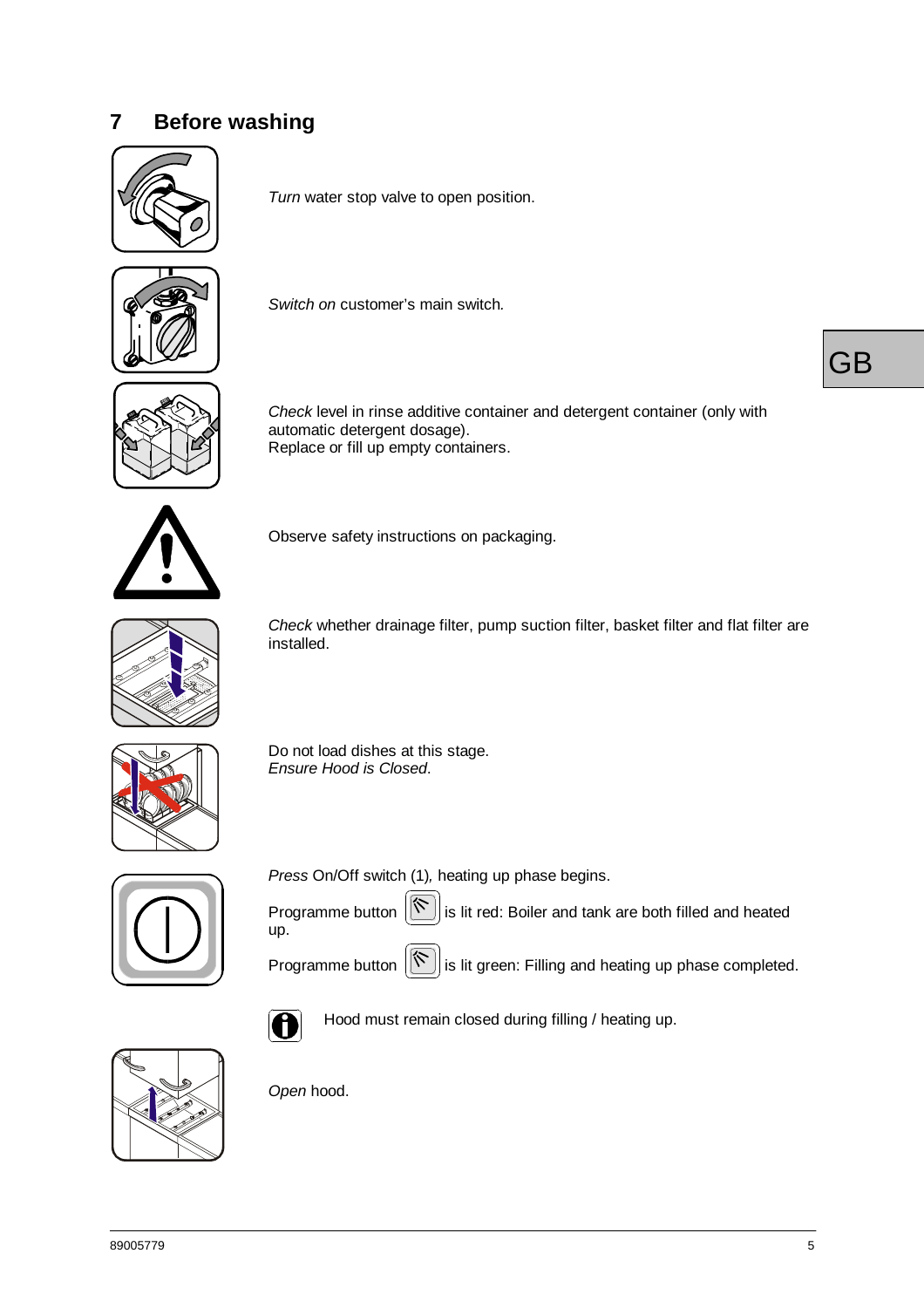## = **Detergent dosage**

If the dishwasher is fitted with a built-in or external detergent dosing pump, there is no need for manual dosing. In this case, detergent dosing is carried out automatically by the dishwasher. With an external detergent dosing pump, please observe the operating instructions supplied with it.



Pour detergent powder into basket filter with cup. Dosage: Approx. 120g

**Manual detergent pre-dosage:**

We recommend Winterhalter Gastronom detergent powder. Observe the recommended dosage printed on the instruction lable.



Observe safety instructions on the detergent packaging.



*Close* hood*.*



Start normal programme*.* For this, *press* button (6)*.* Detergent powder is mixed with wash water.

**The dishwasher is now ready for operation.**



#### **Manual addition of detergent :**

Manual addition of the detergent powder must be repeated after approx. every 5 wash cycles. Pour 60g of detergent powder into the basket filter. Then start the wash programme.

#### = **Changing the detergent type (liquid product)**

If changing to a different detergent type (even one by the same manufacturer), you must rinse the suction and pressure hoses with fresh water before connecting the new detergent container. Otherwise, the mixing of different types of detergent will cause crystallisation, which may result in a breakdown of the dosing pump.

Failure to observe this rule will lead to the loss of guarantee and product liability claims vis-à-vis Winterhalter Gastronom GmbH.

#### **Procedure:**

- Remove the suction stick from the empty detergent container and place it in a container filled with fresh water.
- Drain the machine completely and refill it. Then drain it again, since no detergent has been dispensed during this process.
- Insert the suction stick in the new detergent container.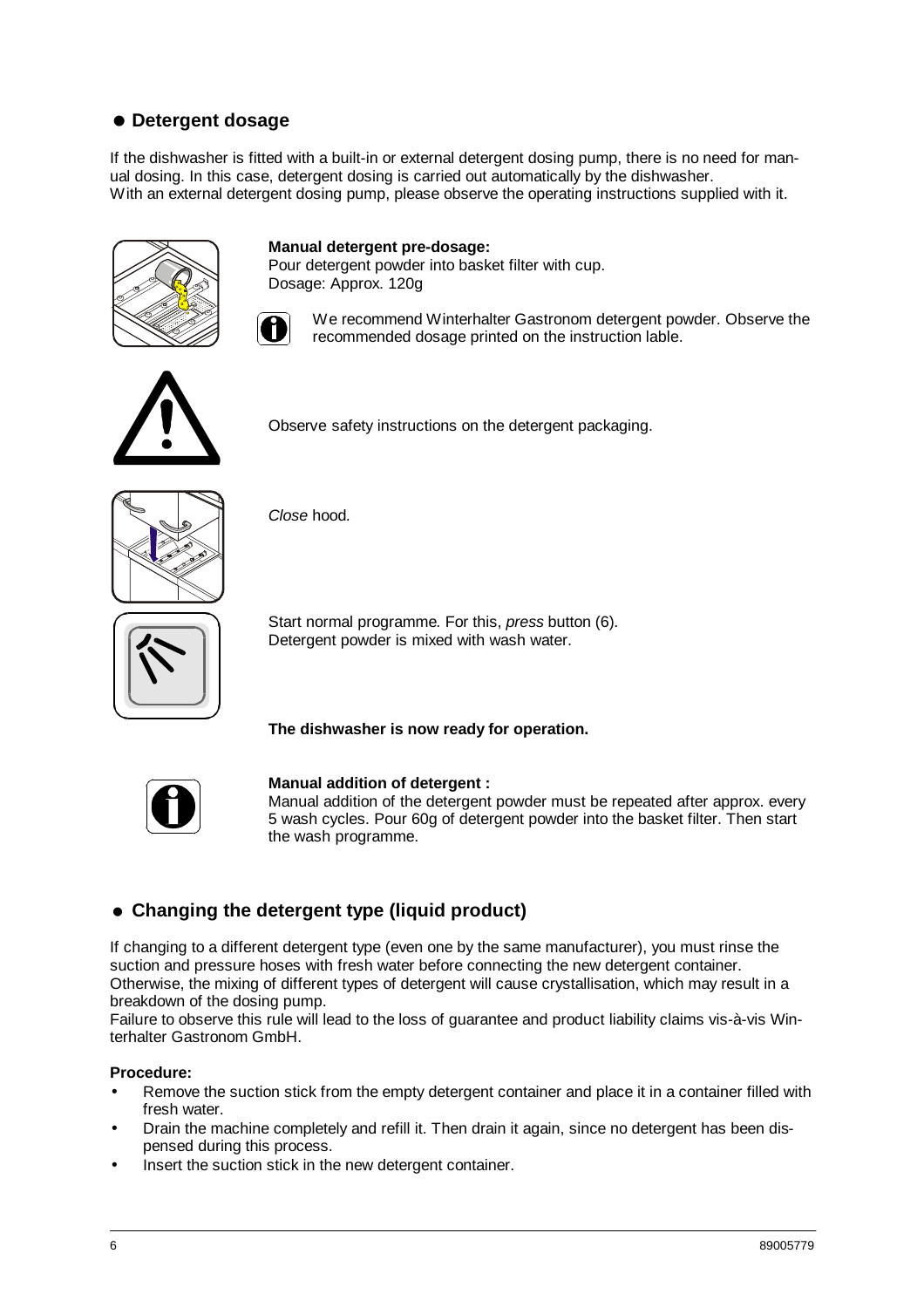# **8 Washing**



Pre-clean dishes (if necessary pre-wash with spraying nozzle), *place* in wash rack:

Upper surface of plate facing forward.



Cups and glasses, facing down.



*Insert* cutlery in one layer only .





*Select* wash programme*: Press* programme button (6), wash programme starts. Programme button (6) is lit blue.

Programme button (6) is lit green: Wash programme completed



*Open* hood*. Remove* rack*.*



- •After the first wash cycle, each further wash cycle is triggered by closing the hood.
- •Check basket filter for blockages and clean if necessary. The basket filter can be removed without having to drain the tank first.
- •Check tank water for soiling. If necessary, drain and re-fill machine.

#### = **Wash pause**

Before closing the hood, *press* function button  $\|\cdot\|$  in order to cancel automatic hood start.

*Close hood.*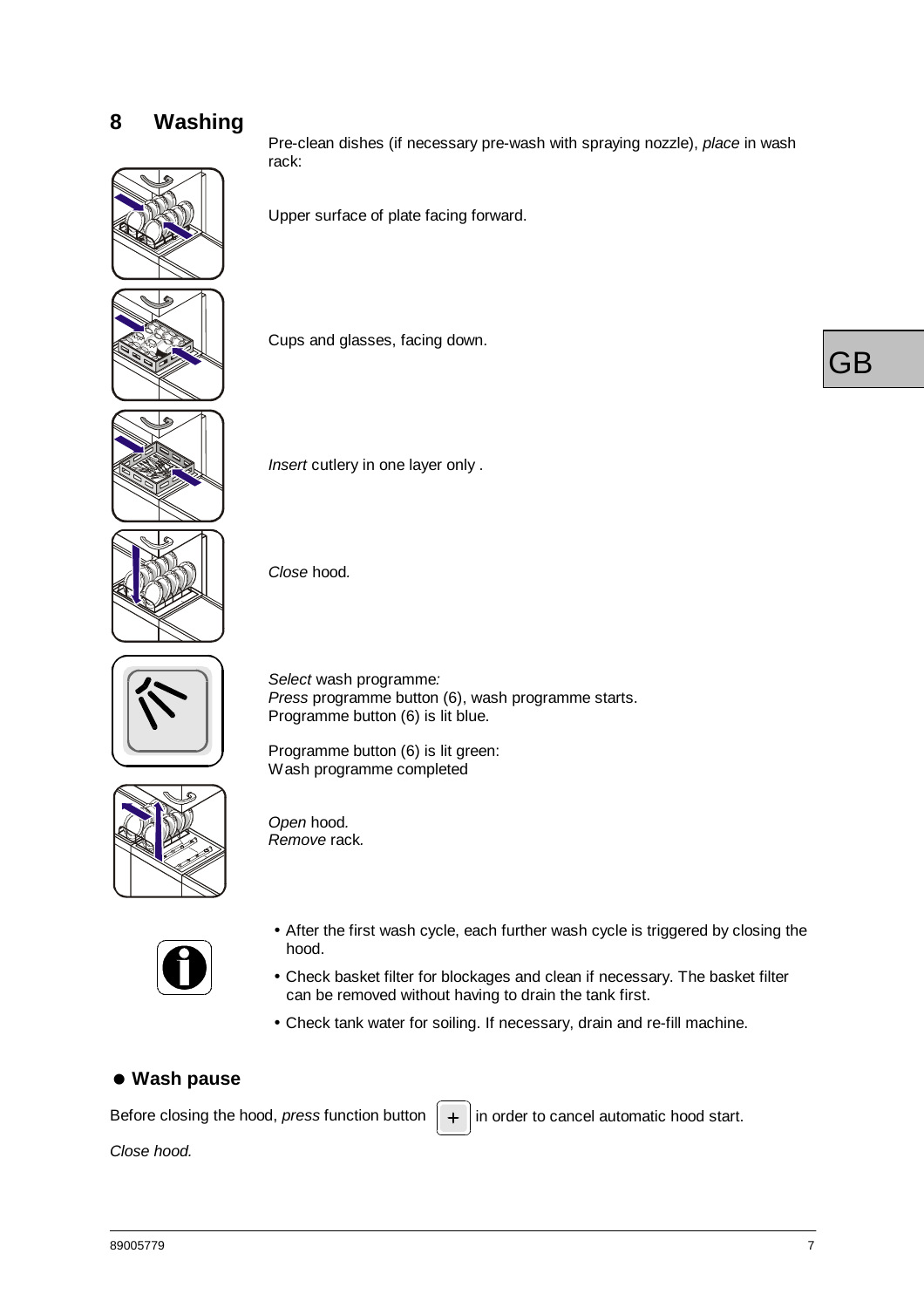# **9 Changing from normal programme to special programmes**



Before changing from normal programme to special programmes (short programme, intensive programme or programmes with reduced rinse temperature), the button area with the special programmes must first be activated.

To do this, *press* function button



 $\ddot{+}$ 

The button area with the special programmes is activated.



*Close* hood

#### • **Short programme or intensive programme**

Depending on the level of soiling on the wash items, *select* one of the two special programmes*:*





Example: Operating panel display during wash cycle with **short programme** selected.



Operating panel at end of programme



*Open* hood *Remove* dish rack

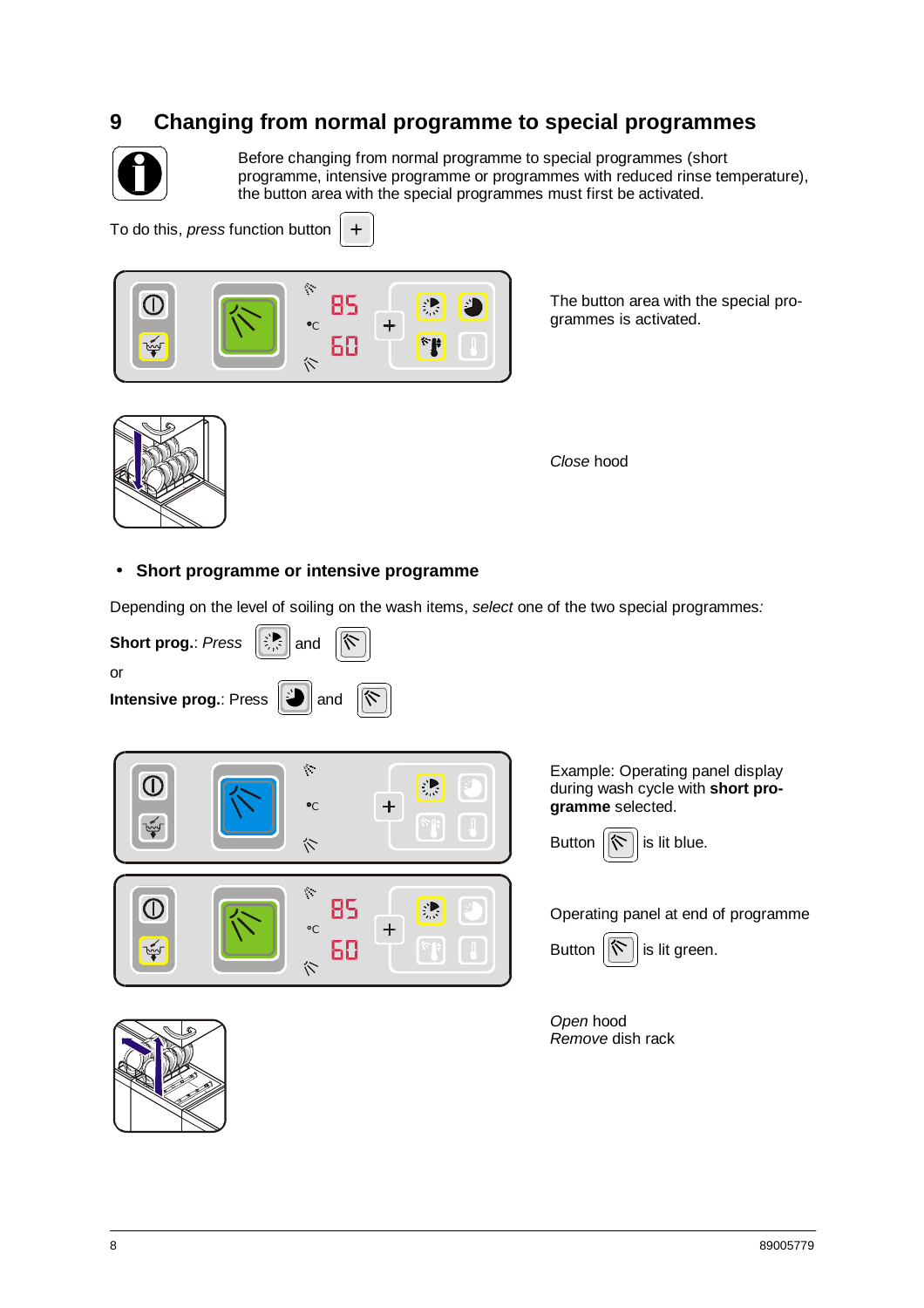#### • **Programmes with reduced rinse temperature (optional)**



The first rinse cycle with reduced rinse temperature is carried out with the high rinse temperature of the wash programme set previously.

Condition for continued operation: The button area with the special programmes has been activated (buttons 10, 11 and 12 are lit), the dishes are in the machine and the hood is closed.

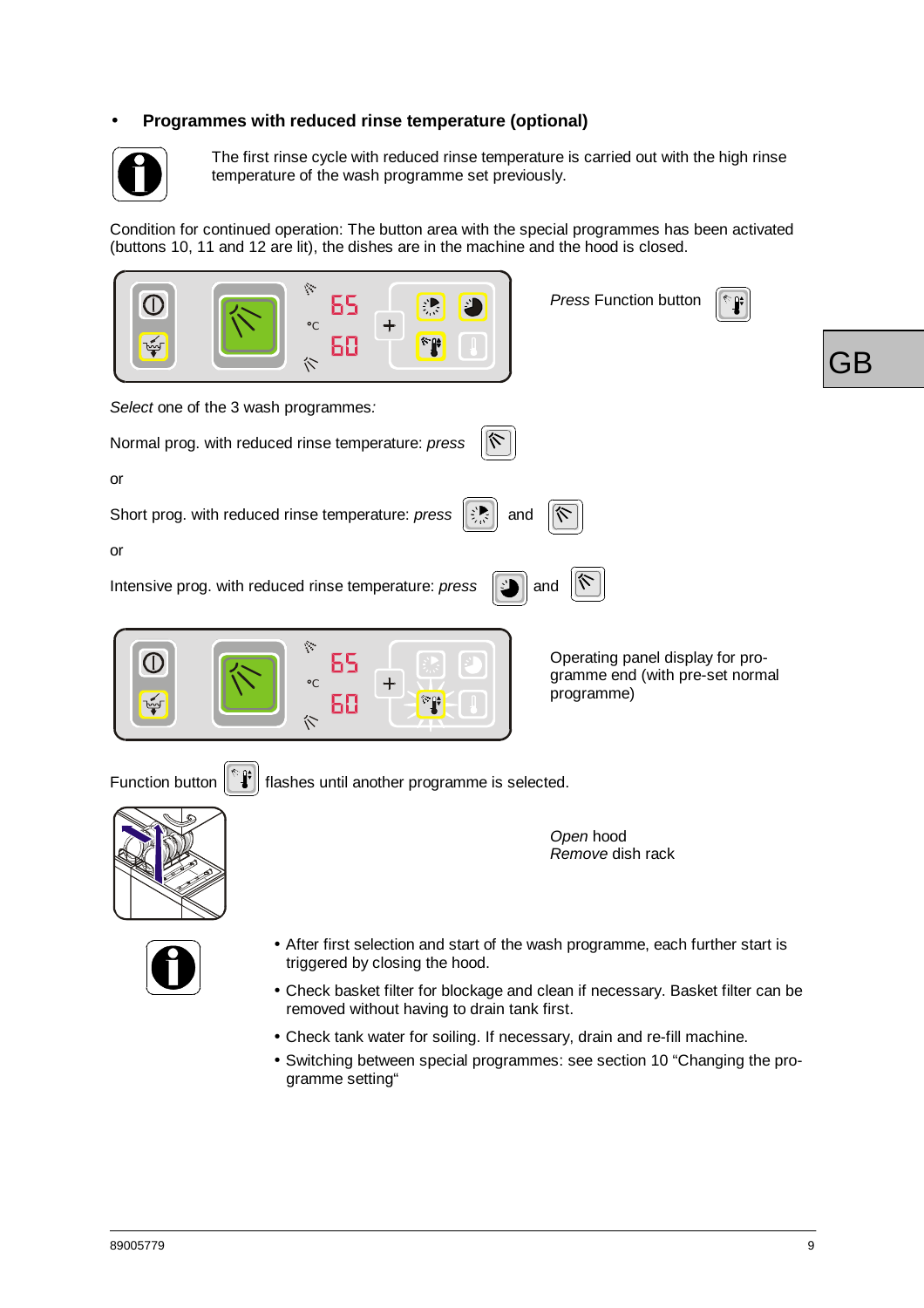# **10 Changing the programme setting**

Changing the programme setting for the special programmes and for the normal programme can be carried out with the hood open or closed (if the automatic hood start is inactive).

#### = **Changing between the special programmes**



*Select* desired programme (press button). The previously selected programme is thus cancelled.



*Close* hood.



*Press* programme button*.*

= **Changing from special programme to normal programme**



*Press* function button  $+$ 

The button area with the special programmes is no longer lit.



*Close* hood.



*Press* programme button*.* Normal programme starts.

#### = **Cancelling the programme selection**

 $+$ 

*Press* function button

*Close* hood*.*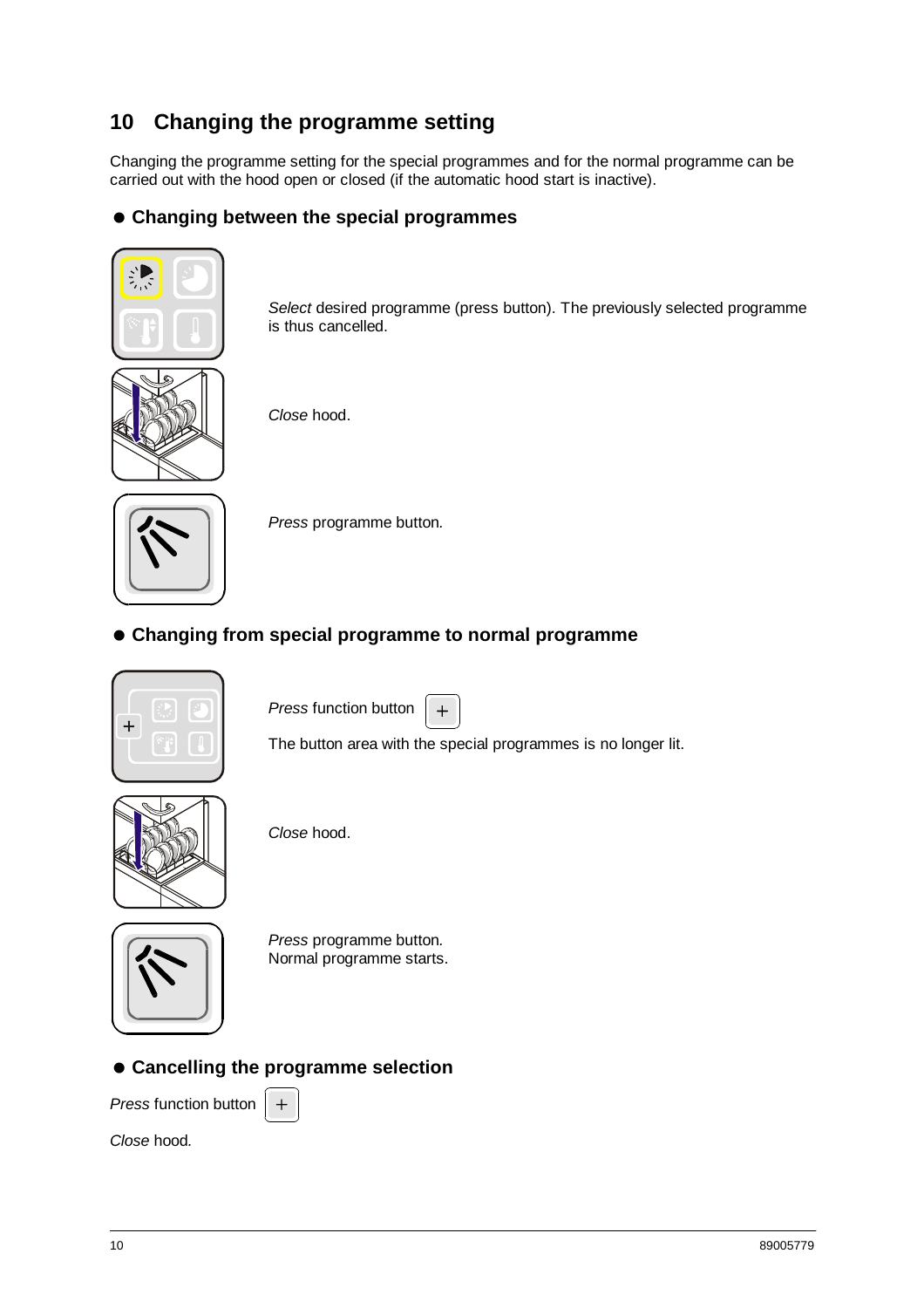# **11 After washing**

## = **Tank drainage / self-cleaning**

With the cleaning programme, the interior of the dishwasher is cleaned. The dirty wash water is pumped off. The dishwasher switches off automatically after the cleaning programme has finished.

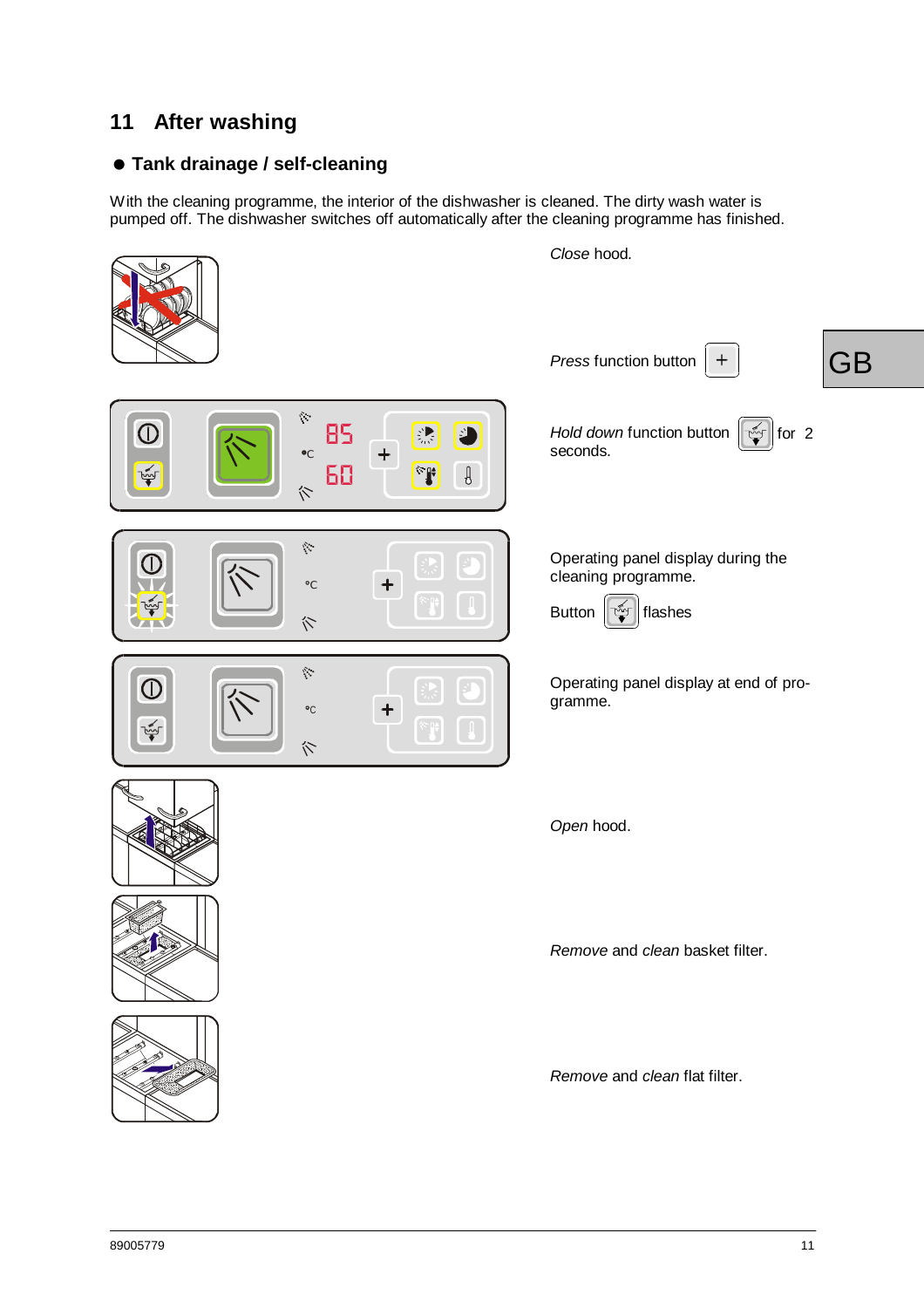

*Remove* and *clean* drainage filter.



*Insert* the parts removed again after cleaning*.*



- Leave hood open. In this way the interior can dry out.
- Clean the outer walls of the dishwasher with cleaning products for high grade stainless steel. We recommend Winterhalter Gastronom high grade stainless steel cleaner and Winterhalter high grade stainless steel protection.

#### $\bullet$  **Switching off**



After the cleaning programme has finished, the control of the dishwasher is switched off. The machine is not yet safe, however.



*Turn* water stop valve to closed position.



*Switch off* customer's main switch*.* **Now the machine is safe**.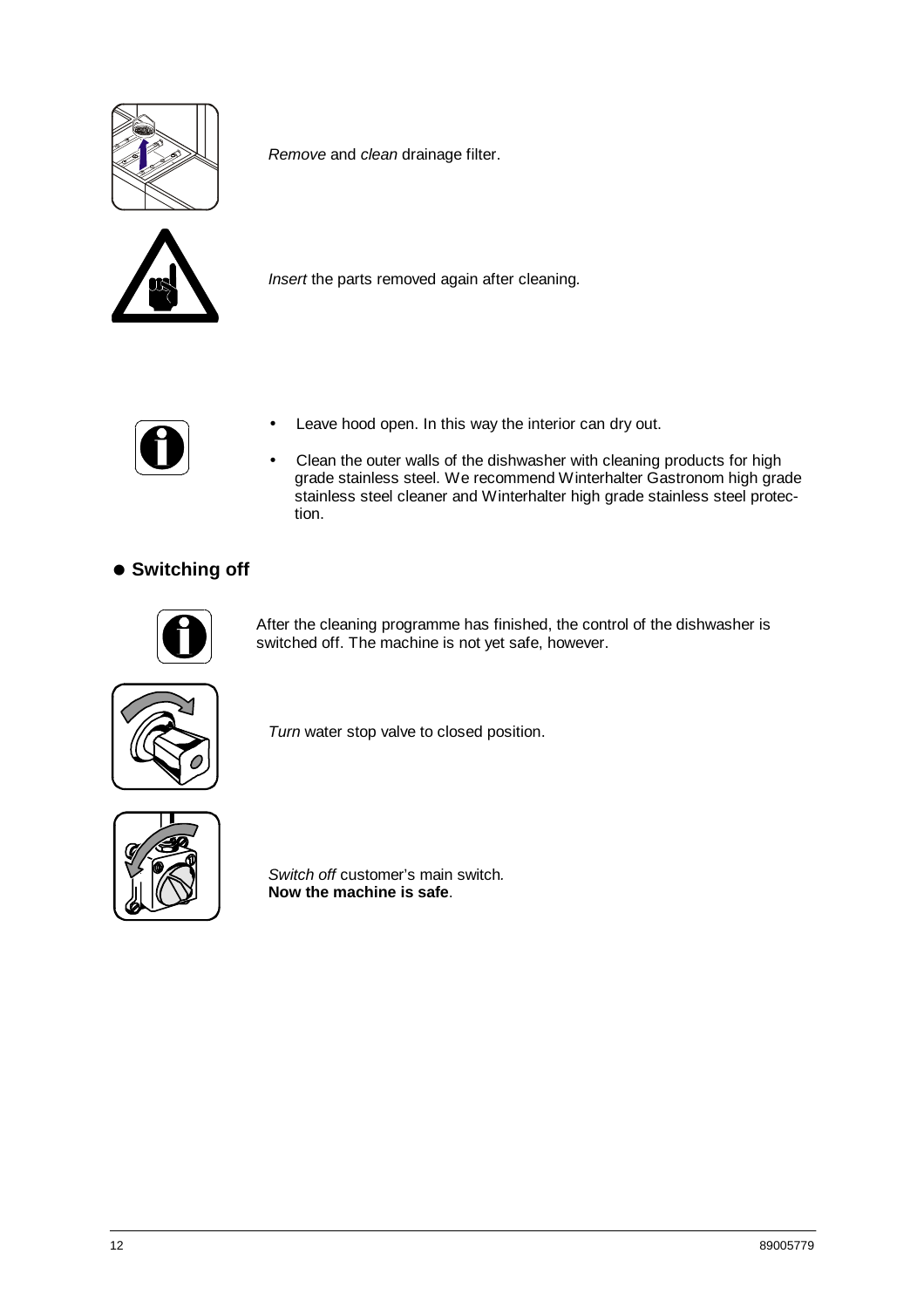# **12 Maintenance and care**



*Open* hood*.*



*Remove* and *clean* basket filter*.*



*Remove* and *clean* flat filter*.*



*Fold up* or *remove* rack carrier. *Remove* wash arms and *check* jets for blockages, *clean* if necessary.



*Remove* drainage and pump suction filter, *check* for blockages and *clean* if necessary.

*Free* machine interior from food remains e.g. with a brush*.*



Insert filters and wash arms again.

• Clean the outer walls of the dishwasher with special cleaning products for high grade stainless steel. We recommend Winterhalter Gastronom high grade stainless steel cleaner and Winterhalter high grade stainless steel protection.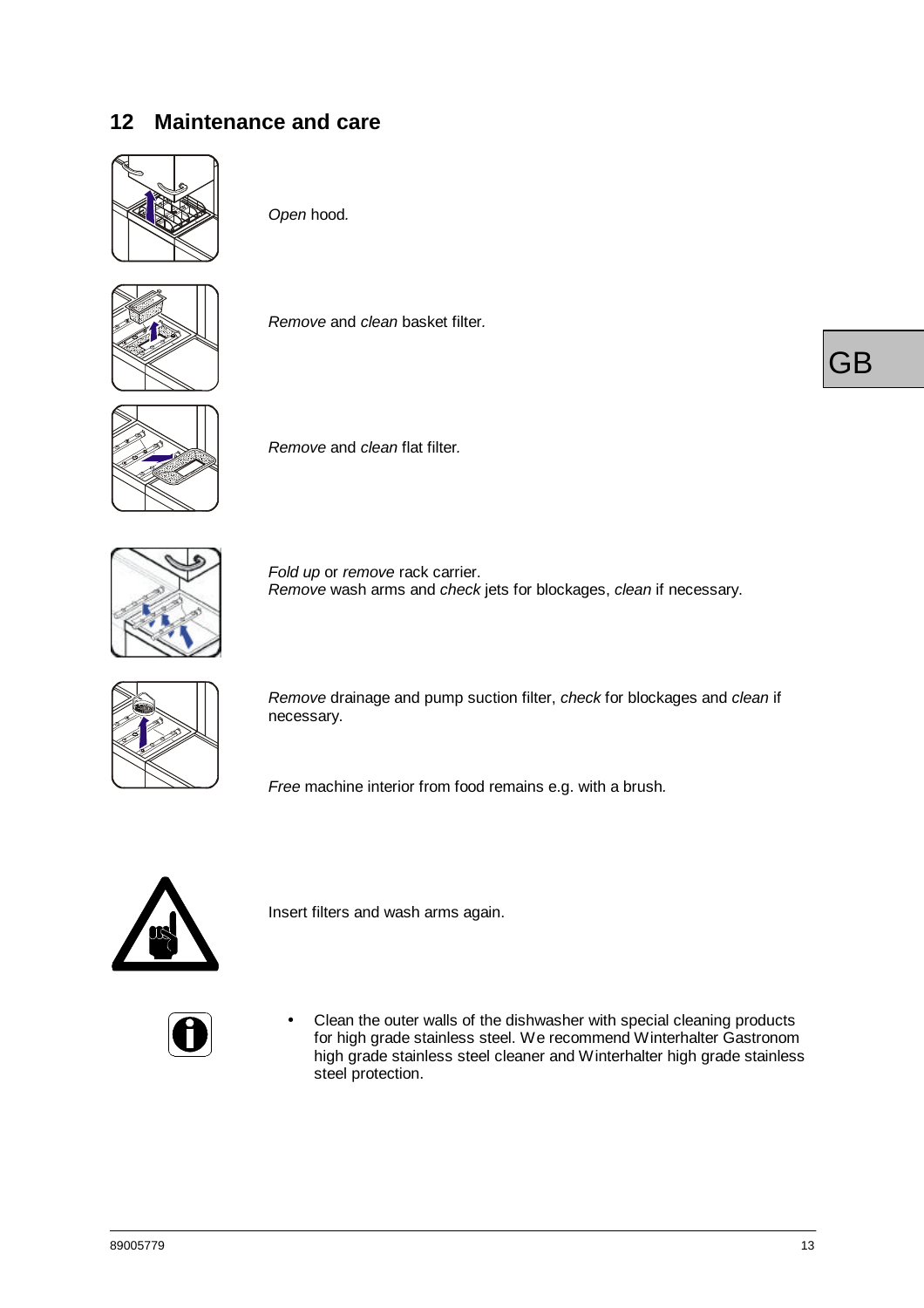## $\bullet$  **Descaling**

*Drain* machine.

*Interrupt* detergent supply: *Remove* suction pipe from the detergent canister.

*Re-fill* machine.

*Addition* of the descaling solution according to manufacturer's instructions.



**Observe the printed safety instructions.**

*Trigger* intensive programme once or twice (max. 10 minutes circulation). This loosens the coating of scale.

*Drain* machine.



**Never leave the descaling solution in the machine for a period of several hours.**

Put detergent supply into operation again. Re-fill machine. Operate machine twice more in intensive programme mode. Drain machine or use for the current wash programme.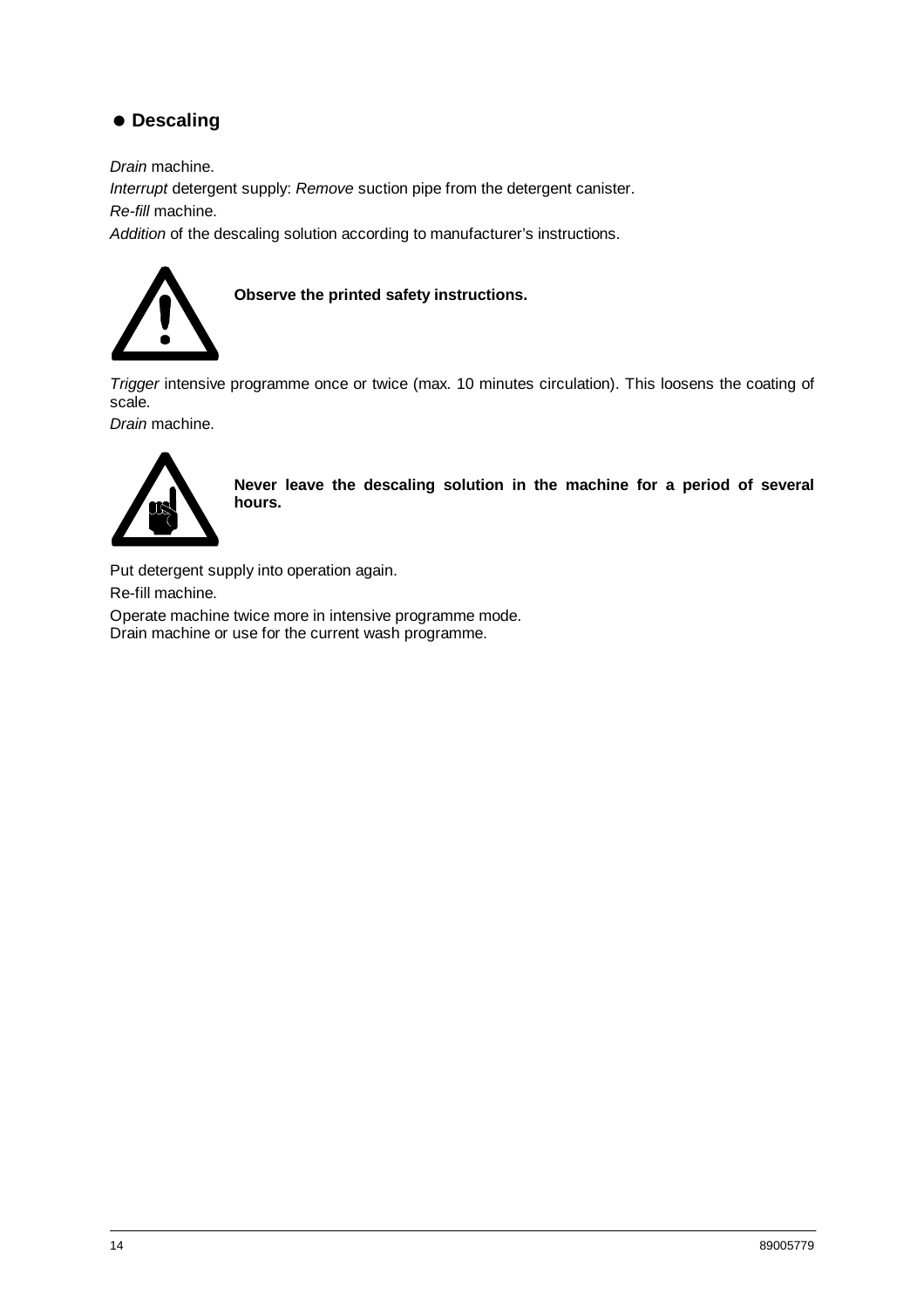# **13 Faults**



If the symbol for a fault lights up, the dishwasher must be switched off (press On/Off switch)

Following this, the **Err** sign lights up with the fault code 1-13 or **ECO** (only for machines with connection to customer's energy optimisation plant) For information on faults, see following table:

| <b>Display</b> | <b>Fault</b>                          | <b>Cause/Effect</b>                                            | <b>Remedy</b>                                                |
|----------------|---------------------------------------|----------------------------------------------------------------|--------------------------------------------------------------|
|                | Appliance does<br>not start up        | Customer's main switch is<br>not switched on                   | Switch on customer's main<br>switch                          |
|                | Wash pro-<br>gramme does not<br>start | Hood is not completely<br>closed                               | Close hood completely.<br>Press hood down onto hood<br>catch |
|                | Items are not<br>clean                | Too low dosage of detergent<br>or detergent container<br>empty | Fill up detergent container or<br>add detergent powder       |
|                |                                       | Basket filter and/or flat filter<br>blocked                    | Clean basket filter and flat filter                          |
|                |                                       | Wash jets in the wash arms<br>blocked                          | Clean wash jets                                              |
|                |                                       | Functional fault in the water<br>treatment                     | Call Winterhalter service engi-<br>neer                      |
|                | Numbers 1, 11 or<br>12                | Dishwasher<br>switches off completely                          | Call Winterhalter service engi-<br>neer                      |
| Err            |                                       | Dishwasher cannot be<br>switched on again                      |                                                              |
|                | Number 5, 13                          | Main water stop valve<br>closed                                | Open main water stop valve                                   |
| Err            |                                       | Dishwasher not completely<br>ready for operation               | Call Winterhalter service engi-<br>neer                      |
| Err            | Numbers 2, 3, 4,<br>6, 7, 8, 9, 10    | Dishwasher not completely<br>ready for operation               | Call Winterhalter service engi-<br>neer                      |
|                |                                       |                                                                |                                                              |